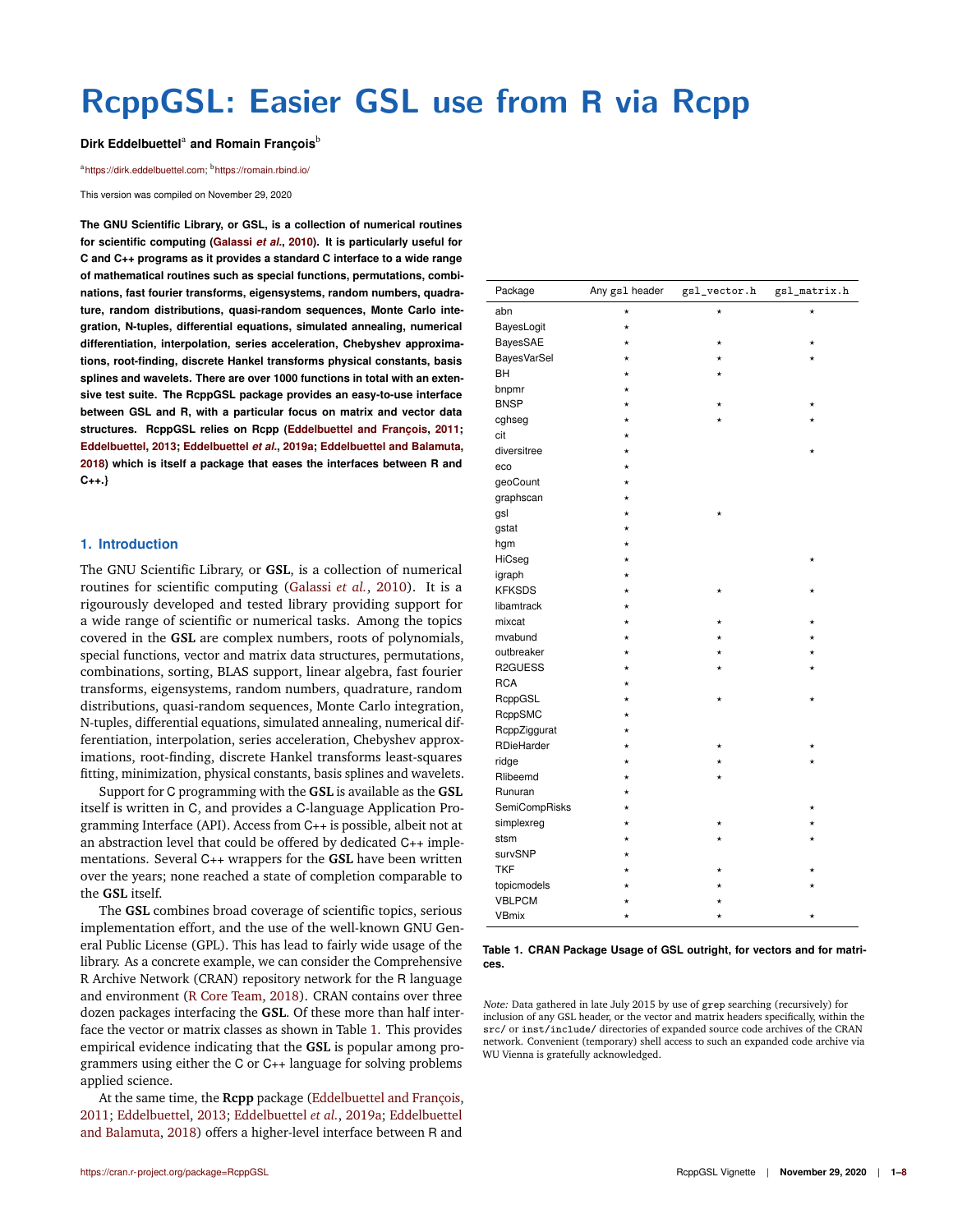C++. **Rcpp** permits R objects like vectors, matrices, lists, functions, environments, .. ., to be manipulated directly at the C++ level, and alleviates the needs for complicated and error-prone parameter passing and memory allocation. It also allows compact vectorised expressions similar to what can be written in R directly at the C++ level.

The **RcppGSL** package discussed here aims to close the gap. It offers access to **GSL** functions, in particular via the vector and matrix data structures used throughout the **GSL**, while staying closer to the 'whole object model' familar to the R programmer.

The rest of paper is organised as follows. The next section shows a motivating example of a fast linear model fit routine using **GSL** functions. The following section discusses support for **GSL** vector types, which is followed by a section on matrices. The following two section discusses error handling, and then use of **RcppGSL** in your own package. This is followed by short discussions of how to use **RcppGSL** with **inline** and Rcpp Attributes, respectively, before a short concluding summary.

# **2. Motivation: fastLm**

Fitting linear models is a key building block of analysing and modeling data. R has a very complete and feature-rich function in lm() which provides a model fit as well as a number of diagnostic measure, either directly or via the summary() method for linear model fits. The lm.fit() function provides a faster alternative (which is however recommend only for for advanced users) which provides estimates only and fewer statistics for inference. This may lead to user requests for a routine which is both fast and featureful enough. The fastLm routine shown here provides such an implementation as part of the **RcppGSL** package. It uses the **GSL** for the least-squares fitting functions and provides a nice example for **GSL** integration with R.

```
#include <RcppGSL.h>
#include <gsl/gsl_multifit.h>
#include <cmath>
// declare a dependency on the RcppGSL package;
// also activates plugin (but not needed when
// 'LinkingTo: RcppGSL' is used with a package)
//
// [[Rcpp::depends(RcppGSL)]]
// tell Rcpp to turn this into a callable
// function called 'fastLm'
//
// [[Rcpp::export]]
Rcpp::List fastLm(const RcppGSL::Matrix & X,
                  const RcppGSL::Vector & y) {
    // row and column dimension
    int n = X.nrow(), k = X.ncol();
    double chisq;
    // to hold the coefficient vector
   RcppGSL::Vector coef(k);
    // and the covariance matrix
```

```
// the actual fit requires working memory
    // which we allocate and then free
    gsl_multifit_linear_workspace *work =
        gsl_multifit_linear_alloc (n, k);
    gsl_multifit_linear (X, y, coef, cov,
                         &chisq, work);
    gsl_multifit_linear_free (work);
    // assign diagonal to a vector, then take
    // square roots to get std.error
    Rcpp::NumericVector std_err;
    // need two step decl. and assignment
    std_err = gsl_matrix_diagonal(cov);
    // sqrt() is an Rcpp sugar function
    std_err = Rcpp::sqrt(std_err);
    return Rcpp::List::create(
        Rcpp::Named("coefficients") = coef,
        Rcpp::Named("stderr") = std err,
        Rcpp::Named("df.residual") = n - k);}
```
The function interface defines two **RcppGSL** variables: a matrix and a vector. Both use the standard numeric type double as discussed below. The **GSL** supports other types ranging from lower precision floating point to signed and unsigned integers as well as complex numbers. The vector and matrix classes are templated for use with all these C / C++ types—though R uses only double and int. For these latter two, we offer a shorthand definition via a typedef which allows a shorter non-template use. Having extracted the row and column dimentions, we then reserve another vector and matrix to hold the resulting coefficient estimates as well as the estimate of the covariance matrix. Next, we allocate workspace using a **GSL** routine, fit the linear model and free the just-allocated workspace. The next step involves extracting the diagonal element from the covariance matrix, and taking the square root (using a vectorised function from **Rcpp**). Finally we create a named list with the return values.

In earlier version of the **RcppGSL** package, we also explicitly called free() to return temporary memory allocation to the operating system. This step had to be done as the underlying objects are managed as C objects. They conform to the **GSL** interface, and work without any automatic memory management. But as we provide a C++ data structure for matrix and vector objects, we can manage them using C++ facilities. In particular, the destructor can free the memory when the object goes out of scope. Explicit free() calls are still permitted as we keep track the object status so that memory cannot accidentally be released more than once. Another more recent addition permits use of const & in the interface. This instructs the compiler that values of the corresponding variable will not be altered, and are passed into the function by reference rather than by value.

We note that **RcppArmadillo** (Eddelbuettel *et al.*, 2019b; Eddelbuettel and Sanderson, 2014) implements a matching fastLm function using the Armadillo library by Sanderson (2010), and can do so with even more compact code due to C++ features. Moreover, **RcppEigen** (Bates *et al.*, 2018; Bates and Eddelbuettel, 2013) provides a fastLm implementation with a comprehensive comparison of matrix decomposition methods.

RcppGSL::Matrix cov(k,k);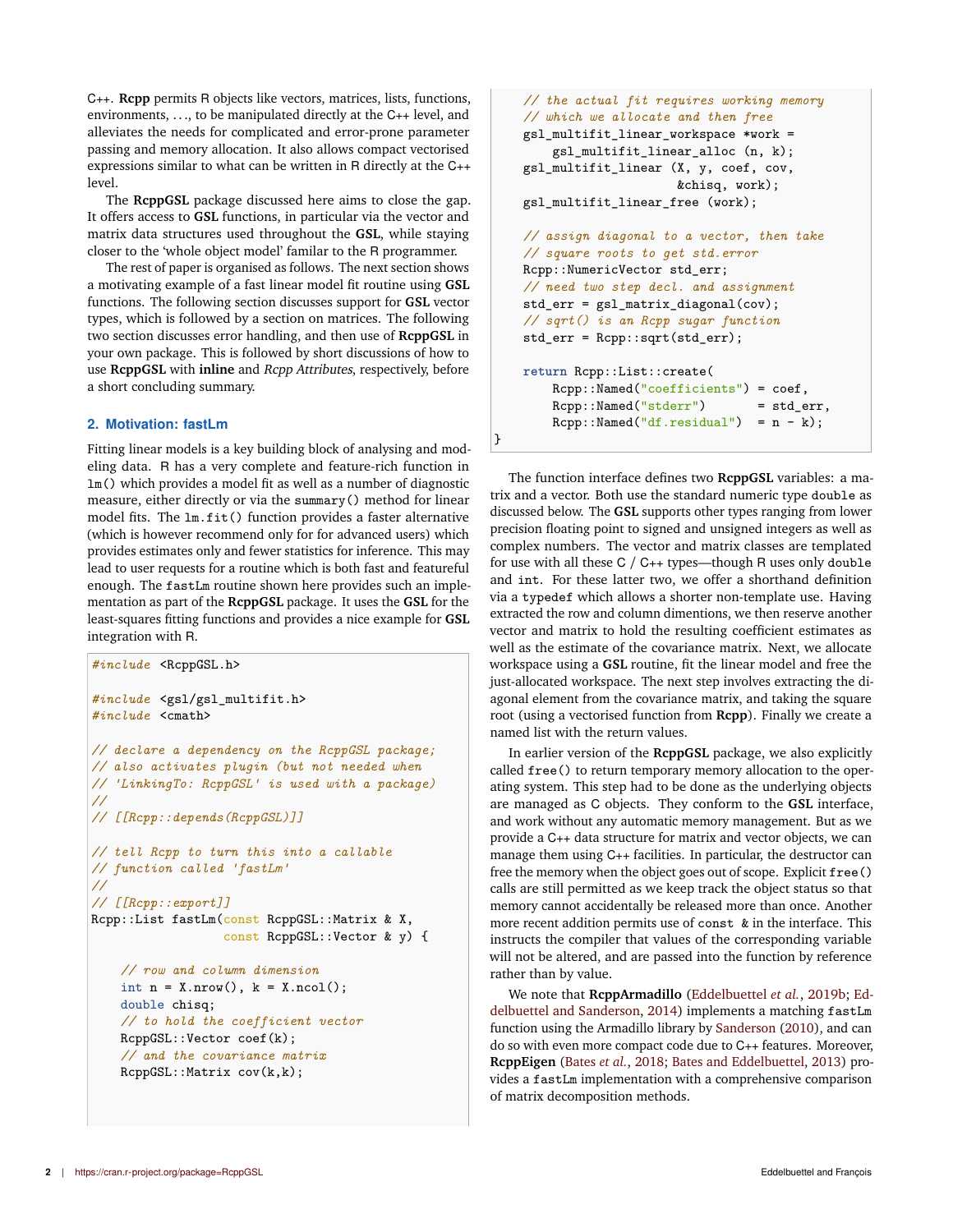## **3. Vectors**

This section details the different vector represenations, starting with their definition inside the **GSL**. We then discuss our layering before showing how the two types map. A discussion of read-only 'vector view' classes concludes the section.

**3.1. GSL Vectors. GSL** defines various vector types to manipulate one-dimensionnal data, similar to R arrays. For example the gsl\_vector and gsl\_vector\_int structs are defined as:

```
typedef struct{
   size_t size;
   size_t stride;
   double * data;
    gsl_block * block;
   int owner;
} gsl_vector;
typedef struct {
    size t size;
   size_t stride;
   int * data;
    gsl_block_int * block;
   int owner;
} gsl_vector_int;
```
A typical use of the gsl\_vector struct is given below:

```
int i;
// allocate a gsl_vector of size 3
gsl\_vector *v = gsl\_vector\_alloc(3);// fill the vector
for (i = 0; i < 3; i++) {
    gsl\_vector\_set(v, i, 1.23 + i);}
// access elements
double sum = 0.0;
for (i = 0; i < 3; i++) {
    sum += gsl_vector_set(v, i);
}
// free the memory
gsl_vector_free(v);
```
Note that we have to explicitly free the allocated memory at the end. With C-style programming, this step is always the responsibility of the programmer.

**3.2. RcppGSL::vector. RcppGSL** defines the template RcppGSL::vector<T> to manipulate gsl\_vector pointers taking advantage of C++ templates. Using this template type, the previous example now becomes:

```
int i;
// allocate a gsl_vector of size 3
RcppGSL::vector<double> v(3);
// fill the vector
for (i = 0; i < 3; i++) {
    v[i] = 1.23 + i;
```

```
}
// access elements
double sum = 0.0;
for (i = 0; i < 3; i++) {
   sum += v[i];
}
// (optionally) free the memory
// also automatic when out of scope
v.free();
```
The class RcppGSL::vector<double> is a smart pointer which can be deployed anywhere where a raw pointer gsl\_vector can be used, such as the gsl\_vector\_set and gsl\_vector\_get functions above.

Beyond the convenience of a nicer syntax for allocation (and of course the managed release of memory either via free() or when going out of scope), the RcppGSL::vector template faciliates interchange of **GSL** vectors with **Rcpp** objects, and hence **R** objects. The following example defines a .Call compatible function called sum gsl\_vector\_int that operates on a gsl\_vector\_int through the RcppGSL::vector<int> template specialization:

```
// [[Rcpp::export]]
int sum_gsl_vector_int(const
                         RcppGSL::vector<int> &
                         vec) {
    int res = std::accumulate(vec.begin(),
                                vec.end(), 0);
    return res;
\mathbf{R}
```
Here we no longer need to call free() explicitly as the vec allocation is returned automatically at the end of the function body when the variable goes out of scope.

Once the function has created via sourceCpp() or cppFunction() from Rcpp Attributes (see section 7 for more on this), it can then be called from R :

```
fx <- Rcpp::cppFunction("
int sum_gsl_vector_int(RcppGSL::vector<int> vec) {
   int res = std::accumulate(vec.begin(),
                              vec.end(), 0);
   return res;
}", depends="RcppGSL")
sum_gsl_vector_int(1:10)
# [1] 55
```
A second example shows a simple function that grabs elements of an R list as gsl\_vector objects using implicit conversion mechanisms of **Rcpp**

```
// [[Rcpp::export]]
double gsl_vector_sum_2(const Rcpp::List & data) {
   // grab "x" as a gsl_vector through the
   // RcppGSL::vector<double> class
   const RcppGSL::vector<double> x = data["x"];
   // grab "y" as a gsl_vector through the
   // RcppGSL::vector<int> class
   const RcppGSL::vector<int> y = data["y"];
   double res = 0.0;
```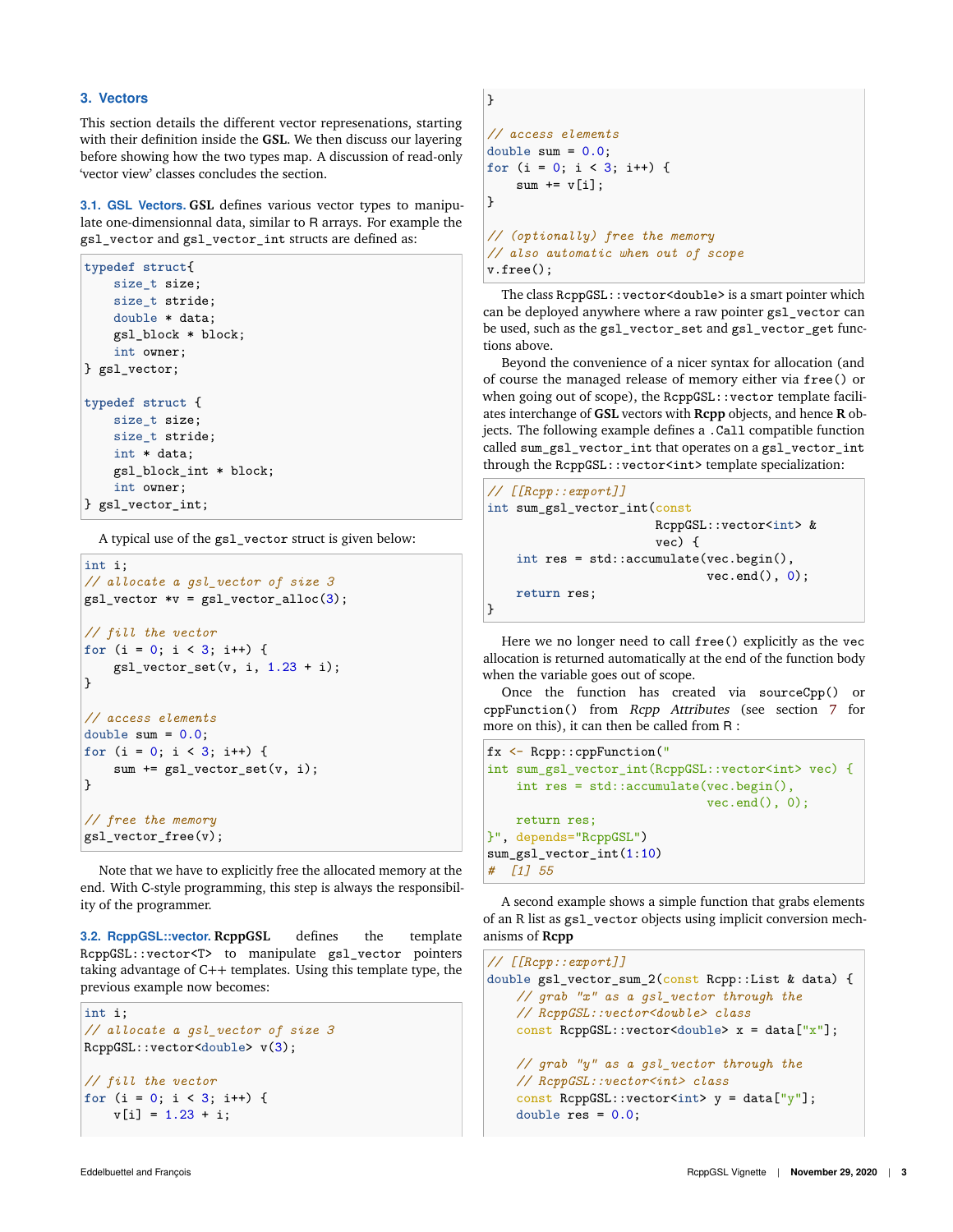```
for (size_t i=0; i< x->size; i++) {
       res += x[i] * y[i];}
    // return result, memory freed automatically
    return res;
\mathbf{R}
```
called from R:

```
Rcpp::cppFunction("
double gsl_vector_sum_2(Rcpp::List data) {
    RcppGSL::vector \leq double> x = data[\\ "x\\ "];RcppGSL::vector<int> y = data[ \Upsilon' y \Upsilon'] ;double res = 0.0;
    for (size_t i=0; i< x->size; i++) {
        res += x[i] * y[i];}
   return res;
}", depends= "RcppGSL")
data <- list(x = \text{seq}(0, 1, \text{length}=10), y = 1:10)
gsl vector sum 2(data)
# [1] 36.6667
```
**3.3. Mapping.** Table 2 shows the mapping between types defined by the **GSL** and their corresponding types in the **RcppGSL** package.

As shown, we also define two convenient shortcuts for the very common case of double and int vectors. First, RcppGSL:: Vector is a short-hand for the RcppGSL::vector<double> template instantiation. Second, RcppGSL::IntVector does the same for integer-valued vectors. Other types still require explicit templates.

**3.4. Vector Views.** Several **GSL** algorithms return **GSL** vector views as their result type. **RcppGSL** defines the template class RcppGSL::vector\_view to handle vector views using C++ syntax.

```
// [[Rcpp::export]]
Rcpp::List test_gsl_vector_view() {
    int n = 10;
    RcppGSL::vector<double> v(n);
    for (int i=0 ; i<n; i++) {
        v[i] = i;\mathbf{r}const RcppGSL::vector_view<double> v_even =
      gsl_vector_subvector_with_stride(v,0,2,n/2);
    const RcppGSL::vector_view<double> v_odd =
      gsl_vector_subvector_with_stride(v,1,2,n/2);
    return Rcpp::List::create(
        Rcpp::Named("even") = v_even,
        Rcpp::Named("odd" ) = v\_odd);}
```
As with vectors, C++ objects of type RcppGSL::vector\_view can be converted implicitly to their associated **GSL** view type. Table 3 displays the pairwise correspondance so that the C++ objects can be passed to compatible **GSL** algorithms.

The vector view class also contains a conversion operator to automatically transform the data of the view object to a **GSL** vector object. This enables use of vector views where **GSL** would expect a vector. And as before, double and int types can be accessed via the typedef variants RcppGSL::VectorView and RcppGSL::IntVectorView, respectively.

Lastly, in order to support const & behaviour, all gsl\_vector\_XXX\_const\_view variants are also supported (where XXX stands for any of the atomistic C and C++ data types).

# **4. Matrices**

The **GSL** also defines a set of matrix data types : gsl\_matrix, gsl\_matrix\_int etc . . . for which **RcppGSL** defines a corresponding convenience  $C_{++}$  wrapper generated by the RcppGSL: : matrix template.

**4.1. Creating matrices.** The RcppGSL: : matrix template exposes three constructors.

```
// convert an R matrix to a GSL matrix
matrix(SEXP x)
// encapsulate a GSL matrix pointer
matrix(gsl_matrix* x)
// create a new matrix with the given
// number of rows and columns
matrix(int nrow, int ncol)
```
**4.2. Implicit conversion.** RcppGSL::matrix defines an implicit conversion to a pointer to the associated **GSL** matrix type, as well as dereferencing operators. This makes the class RcppGSL::matrix look and feel like a pointer to a **GSL** matrix type.

```
gsltype* data;
operator gsltype*() { return data; }
gsltype* operator->() const { return data; }
gsltype& operator*() const { return *data; }
```
**4.3. Indexing.** Indexing of **GSL** matrices is usually the task of the functions gsl\_matrix\_get, gsl\_matrix\_int\_get, ... and gsl\_matrix\_set, gsl\_matrix\_int\_set, . . .

**RcppGSL** takes advantage of both operator overloading and templates to make indexing a **GSL** matrix much more convenient.

```
// create a matrix of size 10x10
RcppGSL::matrix<int> mat(10,10);
// fill the diagonal, no need for setter function
for (int i=0; i<10: i++) {
   mat(i,i) = i;}
```
**4.4. Methods.** The RcppGSL: : matrix type also defines the following member functions:

nrow extracts the number of rows

ncol extract the number of columns

size extracts the number of elements

free releases the memory (also called via destructor)

**4.5. Matrix views.** Similar to the vector views discussed above, the **RcppGSL** also provides an implicit conversion operator which returns the underlying matrix stored in the matrix view class.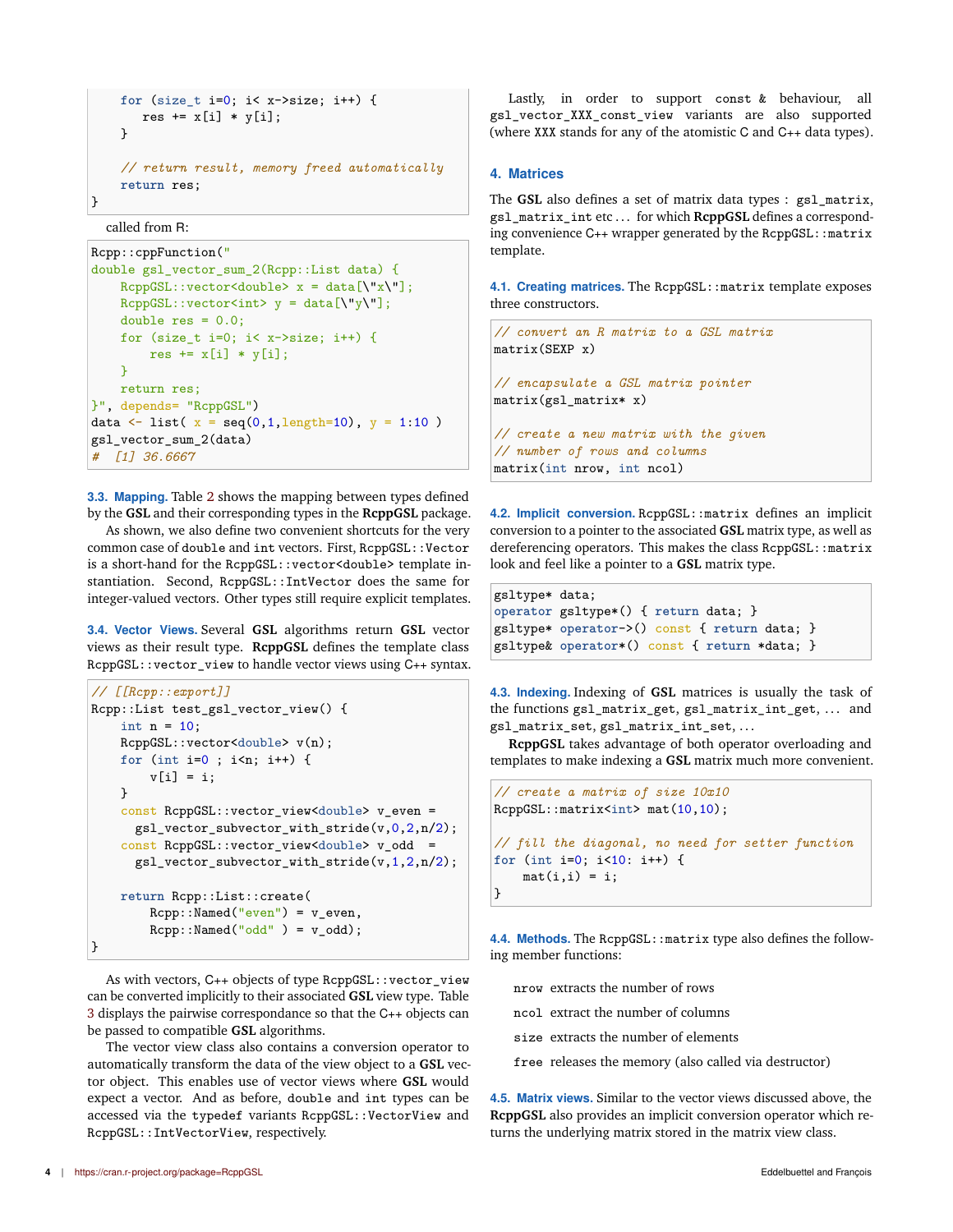| <b>GSL</b> vector              | RcppGSL                                                             |
|--------------------------------|---------------------------------------------------------------------|
| gsl_vector                     | RcppGSL::vector <double> as well as RcppGSL::Vector</double>        |
| gsl_vector_int                 | RcppGSL:: vector <int> as well as RcppGSL:: IntVector</int>         |
| gsl_vector_float               | RcppGSL::vector <float></float>                                     |
| gsl_vector_long                | RcppGSL::vector <long></long>                                       |
| gsl_vector_char                | RcppGSL::vector <char></char>                                       |
| gsl_vector_complex             | RcppGSL::vector <gsl_complex></gsl_complex>                         |
| gsl_vector_complex_float       | RcppGSL::vector <gsl_complex_float></gsl_complex_float>             |
| gsl_vector_complex_long_double | RcppGSL::vector <gsl_complex_long_double></gsl_complex_long_double> |
| gsl_vector_long_double         | RcppGSL::vector <long double=""></long>                             |
| gsl_vector_short               | RcppGSL::vector <short></short>                                     |
| gsl_vector_uchar               | RcppGSL::vector <unsigned char=""></unsigned>                       |
| gsl_vector_uint                | RcppGSL::vector <unsigned int=""></unsigned>                        |
| gsl_vector_ushort              | RcppGSL::vector <insigned short=""></insigned>                      |
| gsl_vector_ulong               | RcppGSL::vector <unsigned long=""></unsigned>                       |

**Table 2. Correspondance between GSL vector types and templates defined in RcppGSL.**

| RcppGSL                                                                  |
|--------------------------------------------------------------------------|
|                                                                          |
| RcppGSL::vector_view <double>;RcppGSL::VectorView</double>               |
| RcppGSL::vector_view <int>;RcppGSL::IntVectorView</int>                  |
| RcppGSL::vector_view <float></float>                                     |
| RcppGSL::vector_view <long></long>                                       |
| RcppGSL::vector_view <char></char>                                       |
| RcppGSL::vector_view <gsl_complex></gsl_complex>                         |
| RcppGSL::vector_view <gsl_complex_float></gsl_complex_float>             |
| RcppGSL::vector_view <gsl_complex_long_double></gsl_complex_long_double> |
| RcppGSL::vector_view <long double=""></long>                             |
| RcppGSL::vector_view <short></short>                                     |
| RcppGSL::vector_view <unsigned char=""></unsigned>                       |
| RcppGSL::vector_view <unsigned int=""></unsigned>                        |
| RcppGSL::vector_view <insigned short=""></insigned>                      |
| RcppGSL::vector_view <unsigned long=""></unsigned>                       |
|                                                                          |



**4.6. Error handler.** When input values for **GSL** functions are invalid, the default error handler will abort the program after printing an error message. This leads R to an abortion error. To avoid this behaviour, one needs to avoid it first by using gsl\_set\_error\_handler\_off(), and then detect error conditions by checking whether the result is NAN or not.

```
// close the GSL error handler
gsl_set_error_handler_off();
// call GSL function with some invalid values
double res = gsl_sf_hyperg_2F1(1, 1, 1.1467003, 1);// detect the result is NAN or not
if (ISNAN(res)) {
    Rcpp::Rcout << "Invalid input found!"
                << std::endl;
}
```
See http://thread.gmane.org/gmane.comp.lang.r.rcpp/7905 for a longer discussion of the related issues.

Starting with release 0.2.4, two new functions are available: gslSetErrorHandlerOff() and gslResetErrorHandler() which allow to turn off the error handler (as discussed above), and to reset to the prior (default) value. In addition, the package

now also calls gslSetErrorHandlerOff() when being attached, ensuring that the **GSL** error handler is turned off by default.

# **5. Using RcppGSL in your package**

The **RcppGSL** package contains a complete example package providing a single function colNorm which computes a norm for each column of a supplied matrix. This example adapts a matrix example from the **GSL** manual that has been chosen primarily as a means to showing how to set up a package to use **RcppGSL**.

Needless to say, we could compute such a matrix norm easily in R using existing facilities. One such possibility is a simple  $apply(M, 2, function(x) sqrt(sum(x<sup>2</sup>)))$  as shown on the corresponding help page in the example package inside **RcppGSL**. One point in favour of using the **GSL** code is that it employs a BLAS function so on sufficiently large matrices, and with suitable BLAS libraries installed, this variant could be faster due to the optimised code in high-performance BLAS libraries and/or the inherent parallelism a multi-core BLAS variant which compute compute the vector norm in parallel. On all 'reasonable' matrix sizes, however, the performance difference should be neglible.

### **5.1. The configure script.**

*5.1.1. Using autoconf.* Using **RcppGSL** means employing both the **GSL** and R. We may need to find the location of the **GSL** headers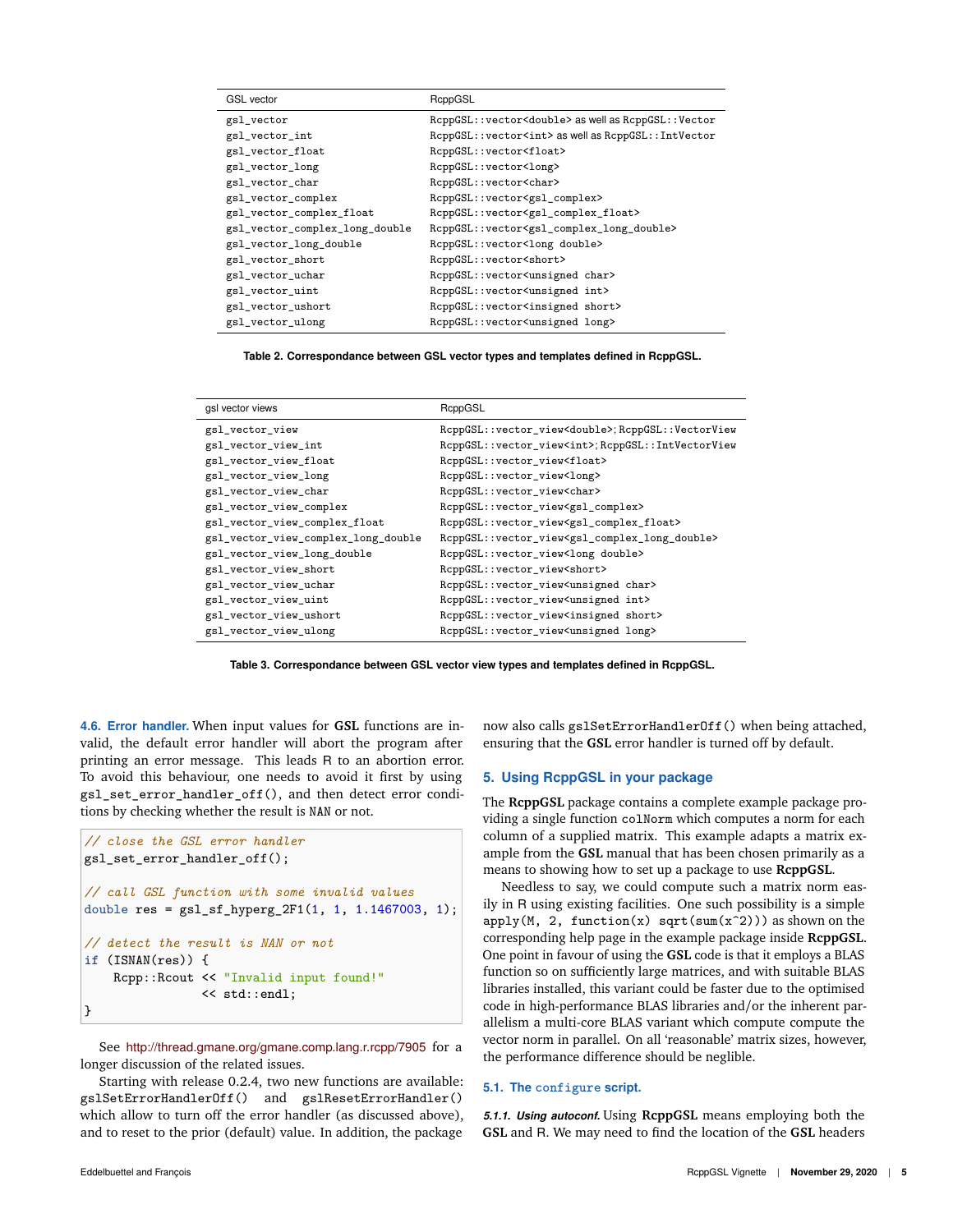and library, and this done easily from a configure source script which autoconf generates from a configure.in source file such as the following:

```
AC_INIT([RcppGSLExample], 0.1.0)
## Use gsl-config to find arguments for
## compiler and linker flags
##
## Check for non-standard programs: gsl-config(1)
AC_PATH_PROG([GSL_CONFIG], [gsl-config])
## If gsl-config was found, let's use it
if test "${GSL_CONFIG}" != ""; then
    # Use gsl-config for header and linker args
    # (without BLAS which we get from R)
    GSL_CFLAGS=`${GSL_CONFIG} --cflags`
    GSL_LIBS=`${GSL_CONFIG} --libs-without-cblas`
else
    AC_MSG_ERROR([gsl-config not found, is
                  GSL installed?])
fi
# Now substitute these variables in src/Makevars.in to create src/Makevars
AC_SUBST(GSL_CFLAGS)
AC_SUBST(GSL_LIBS)
AC_OUTPUT(src/Makevars)
```
A source file such as this configure.in gets converted into a script configure by invoking the autoconf program.

We note that many other libraries use a similar (but somewhat newer and by-now fairly standard) scripting frontend called pkg-config which be deployed in a very similar by other packages. Calls such as the following two can be used from configure in a very similar manner:

| pkg-config --cflags libpng |  |
|----------------------------|--|
| pkg-config --libs libpng   |  |

where libpng (for the png image format) is used just for illustration.

*5.1.2. Using functions provided by RcppGSL.* **RcppGSL** provides R functions (in the file R/inline.R) that allow us to retrieve the same information. Therefore the configure script can also be written as:

```
#!/bin/sh
GSL_CFLAGS=`${R_HOME}/bin/Rscript -e \
    "RcppGSL:::CFlags()"`
GSL LIBS=`${R HOME}/bin/Rscript -e \
    "RcppGSL:::LdFlags()"`
sed -e "s|@GSL_LIBS@|${GSL_LIBS}|" \
    -e "s|@GSL_CFLAGS@|${GSL_CFLAGS}|" \
    src/Makevars.in > src/Makevars
```
Similarly, the configure.win for windows can be written as:

```
GSL_CFLAGS=`${R_HOME}/bin${R_ARCH_BIN}/Rscript.exe\
    -e "RcppGSL:::CFlags()"`
GSL_LIBS=`${R_HOME}/bin${R_ARCH_BIN}/Rscript.exe \
```

```
-e "RcppGSL:::LdFlags()"`
sed -e "s|@GSL_LIBS@|${GSL_LIBS}|" \
   -e "s|@GSL_CFLAGS@|${GSL_CFLAGS}|" \
    src/Makevars.in > src/Makevars.win
```
This allows for a simpler and more direct way to just set the compile and link options, taking advantage of the installed **RcppGSL** package. See the **RcppZiggurat** package for an example.

**5.2. The src directory.** The C++ source file takes the matrix supplied from R and applies the **GSL** function to each column.

```
#include <RcppGSL.h>
#include <gsl/gsl_matrix.h>
#include <gsl/gsl_blas.h>
// [[Rcpp::export]]
Rcpp::NumericVector
colNorm(const RcppGSL::Matrix & G) {
    int k = G.ncol();
   Rcpp::NumericVector n(k); // results
    for (int j = 0; j < k; j^{++}) {
       RcppGSL::vector_view<double> colview =
            gsl_matrix_const_column(G, j);
       n[j] = gsl\_blas\_dnrm2(colver);}
   return n; // return
}
```
The Makevars.in file governs the compilation and uses the values supplied by configure during build-time:

```
# set by configure
GSL_CFLAGS = @GSL_CFLAGS@
GSL_LIBS = @GSL_LIBS@
# combine with standard arguments for R
PKG_CPPFLAGS = $(GSL_CFLAGS)
PKG_LIBS = $(GSL_LIBS)
```
The variables surrounded by  $@$  will be filled by configure during package build-time. As discussed above, this can either rely on autoconf or a possibly-simpler Rscript.

**5.3. The R directory.** The R source is very simply: it contains a single file created by the Rcpp::compileAttributes() function implementing the wrapper to the colNorm() function.

**5.4. Input and Output.** Because **RcppGSL** vectors are really C vectors, a little care is needed when using C++ **iostream** output. Vector elements needs to be accessed explicitly via accessors as *e.g.* gsl\_vector\_get(x, 0) to display the initial element of a vector x.

## **6. Using RcppGSL with inline**

The **inline** package (Sklyar *et al.*, 2018) is very helpful for prototyping code in C, C++ or Fortran as it takes care of code compilation, linking and dynamic loading directly from R. It has been used extensively by **Rcpp**, for example in the numerous unit tests.

The example below shows how **inline** can be deployed with **RcppGSL**. We implement the same column norm example, but this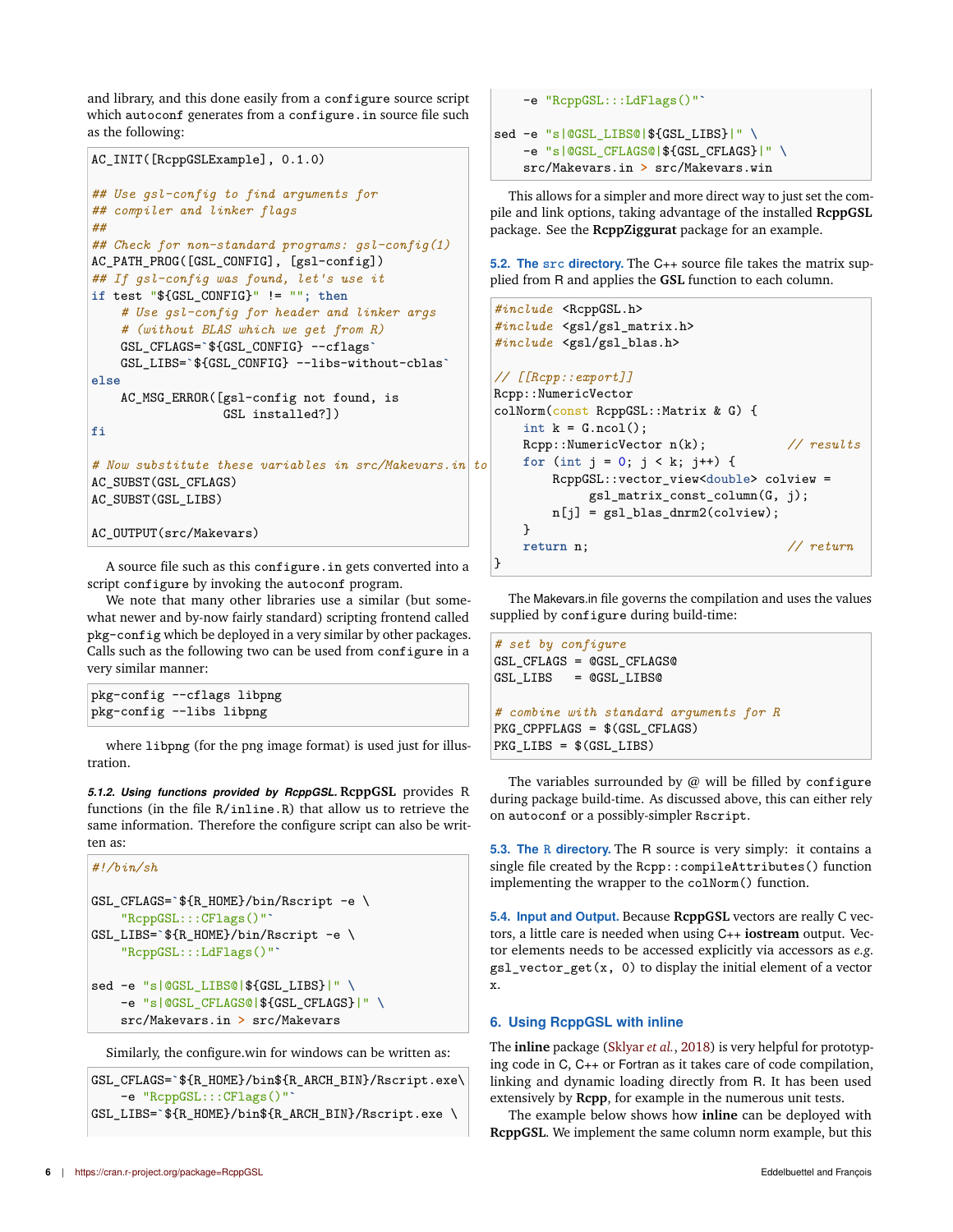time as an R script which is compiled, linked and loaded on-the-fly. Compared to standard use of **inline**, we have to make sure to add a short section declaring which header files from **GSL** we need to use; the **RcppGSL** then communicates with **inline** to tell it about the location and names of libraries used to build code against **GSL**.

```
require(inline)
inctxt='
   #include <gsl/gsl_matrix.h>
   #include <gsl/gsl_blas.h>
bodytxt='
 // create data structures from SEXP
 RcppGSL::matrix<double> M = sM;
 int k = M.ncol();
  // to store results
 Rcpp::NumericVector n(k);
 for (int j = 0; j < k; j++) {
   RcppGSL::vector_view<double> colview =
        gsl_matrix_column (M, j);
   n[j] = gsl\_blas\_dnrm2(colver);}
 return n;
foo <- cxxfunction(
    signature(sM="numeric"),
    body=bodytxt, inc=inctxt, plugin="RcppGSL")
# see Section 8.4.13 of the GSL manual:
# create M as a sum of two outer products
M <- outer(sin(0:9), rep(1,10), "*") +
```
outer(rep(1, 10), cos(0:9), "\*") foo(M)

The RcppGSL inline plugin supports creation of a package skeleton based on the inline function.

package.skeleton("mypackage", foo)

# **7. Using RcppGSL with Rcpp Attributes**

```
Rcpp Attributes (Allaire et al., 2018) builds on the features of the
inline package described in previous section, and streamlines the
compilation, loading and linking process even further. It lever-
ages the existing plugins for inline. We already showed the corre-
sponding function in the previous section. Here, we show it again
as a self-contained example used via sourceCpp(). We stress
that usage is sourceCpp() is meant for interactive work at the
R command-prompt, but is not the recommended practice in a
package.
```

```
#include <gsl/gsl_matrix.h>
#include <gsl/gsl_blas.h>
#include <RcppGSL.h>
// declare a dependency on the RcppGSL package;
// also activates plugin
```

```
//
// [[Rcpp::depends(RcppGSL)]]
// declare the function to be 'exported' to R
//
// [[Rcpp::export]]
Rcpp::NumericVector
colNorm(const RcppGSL::Matrix & M) {
   int k = M.ncol();
   Rcpp::NumericVector n(k); // results
   for (int j = 0; j < k; j++) {
       RcppGSL::VectorView colview =
           gsl_matrix_const_column (M, j);
       n[j] = gsl_blas_dnrm2(colview);
   }
   return n; // return
}
/*** R
## see Section 8.4.13 of the GSL manual:
## create M as a sum of two outer products
M <- outer(sin(0:9), rep(1,10), "*") +
    outer(rep(1, 10), cos(0:9), "*")
colNorm(M)
*/
```
With the code above stored in a file, say, "gslNorm.cpp" one can simply call sourceCpp() to have the wrapper code added, and all of the compilation, linking and loading done — including the execution of the short R segment at the end:

sourceCpp("gslNorm.cpp")

The function cppFunction() is also available to convert a simple character string argument containing a valid C++ function into a eponymous R function. And like sourceCpp(), it can also use plugins. See the vignette "Rcpp-attributes' ' (Allaire *et al.*, 2018) of the **Rcpp** package (Eddelbuettel *et al.*, 2019a) for full details.

## **8. Summary**

The GNU Scientific Library (GSL) by Galassi *et al.* (2010) offers a very comprehensive collection of rigorously developed and tested functions for applied scientific computing under a widely-used and well-understood Open Source license. This has lead to widespread deployment of **GSL** among a number of disciplines.

Using the automatic wrapping and converters offered by the **RcppGSL** package presented here, R users and programmers can now deploy algorithmns provided by the **GSL** with greater ease.